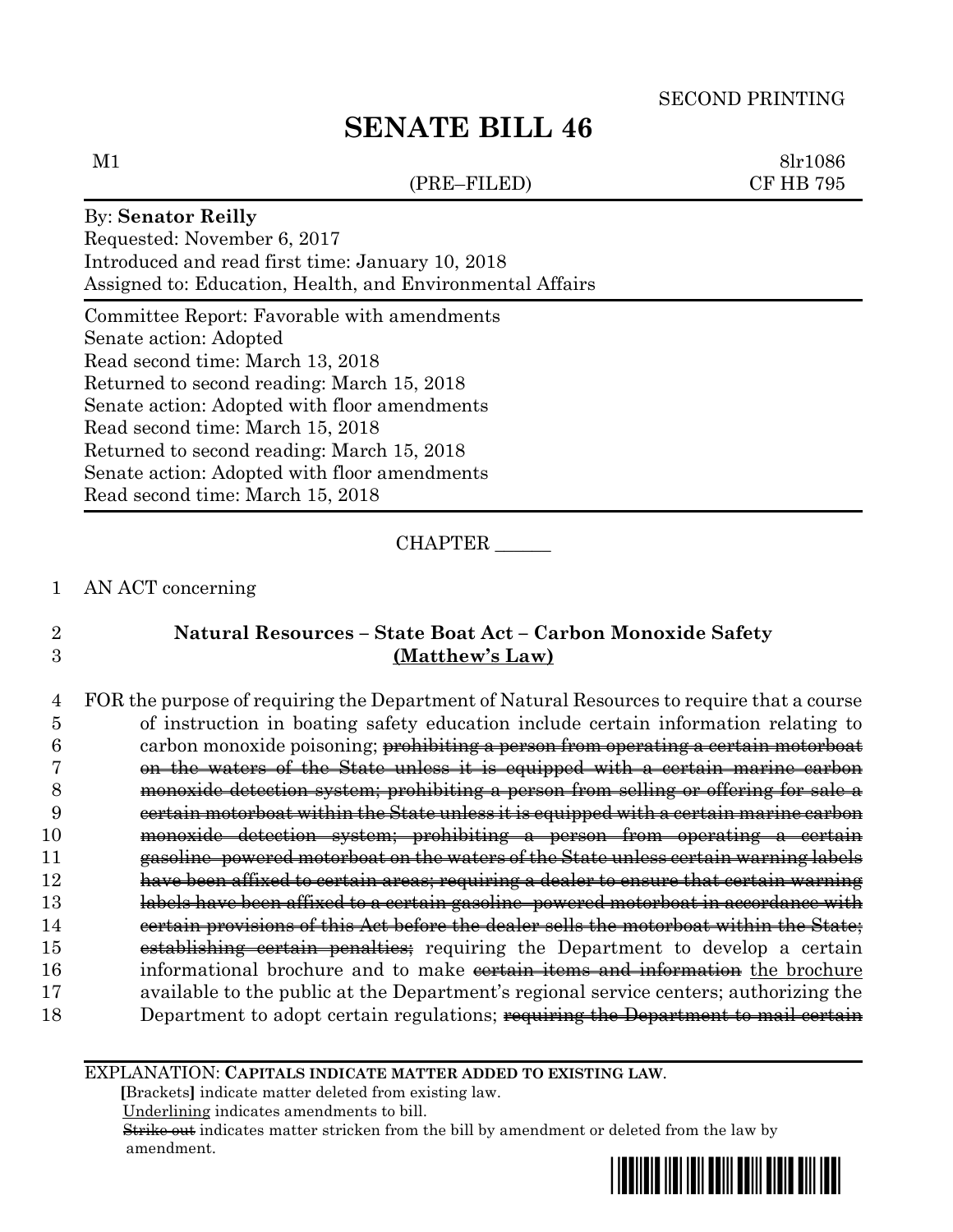# **SENATE BILL 46**

information and warning labels to certain vessel owners on or before a certain date;

| × |  |
|---|--|
|   |  |
|   |  |
|   |  |

| $\sqrt{2}$<br>3<br>$\overline{4}$                     | requiring the Department to report to the General Assembly on or before a certain<br>date; defining <u>a</u> certain terms term; and generally relating to carbon monoxide<br>dangers associated with boating.                                         |  |  |  |  |  |
|-------------------------------------------------------|--------------------------------------------------------------------------------------------------------------------------------------------------------------------------------------------------------------------------------------------------------|--|--|--|--|--|
| $\overline{5}$<br>$\boldsymbol{6}$<br>7<br>$8\,$<br>9 | BY repealing and reenacting, without amendments,<br>Article - Natural Resources<br>Section 8–701(a), $\leftrightarrow$ , (h), and (s), and $\leftrightarrow$<br>Annotated Code of Maryland<br>(2012 Replacement Volume and 2017 Supplement)            |  |  |  |  |  |
| 10<br>11<br>12<br>13<br>14                            | BY repealing and reenacting, with amendments,<br>Article - Natural Resources<br>Section $8-712.2(b)$<br>Annotated Code of Maryland<br>(2012 Replacement Volume and 2017 Supplement)                                                                    |  |  |  |  |  |
| 15<br>16<br>17<br>18<br>19                            | BY adding to<br>Article – Natural Resources<br>Section 8-745<br>Annotated Code of Maryland<br>(2012 Replacement Volume and 2017 Supplement)                                                                                                            |  |  |  |  |  |
| 20<br>21                                              | SECTION 1. BE IT ENACTED BY THE GENERAL ASSEMBLY OF MARYLAND,<br>That the Laws of Maryland read as follows:                                                                                                                                            |  |  |  |  |  |
| 22                                                    | <b>Article - Natural Resources</b>                                                                                                                                                                                                                     |  |  |  |  |  |
| 23                                                    | $8 - 701.$                                                                                                                                                                                                                                             |  |  |  |  |  |
| 24                                                    | In this subtitle the following words have the meanings indicated.<br>(a)                                                                                                                                                                               |  |  |  |  |  |
| 25                                                    | $\leftrightarrow$<br>"Dealer" means any person who:<br>$\left(\mathbf{e}\right)$                                                                                                                                                                       |  |  |  |  |  |
| 26<br>27<br>28                                        | Engages in whole or in part in the business of buying, selling, or<br>$\leftrightarrow$<br>exchanging new and unused vessels or used vessels, or both, either outright or on<br>conditional sale, bailment, lease, chattel mortgage, or otherwise; and |  |  |  |  |  |
| 29<br>30                                              | Has an established place of business for sale, trade, and display<br>$\overline{(\overline{H})}$<br>of vessels.                                                                                                                                        |  |  |  |  |  |
| 31                                                    | "Dealer" includes:<br>$\left(\frac{2}{2}\right)$                                                                                                                                                                                                       |  |  |  |  |  |

32  $\qquad \qquad \bullet$  A yacht broker; and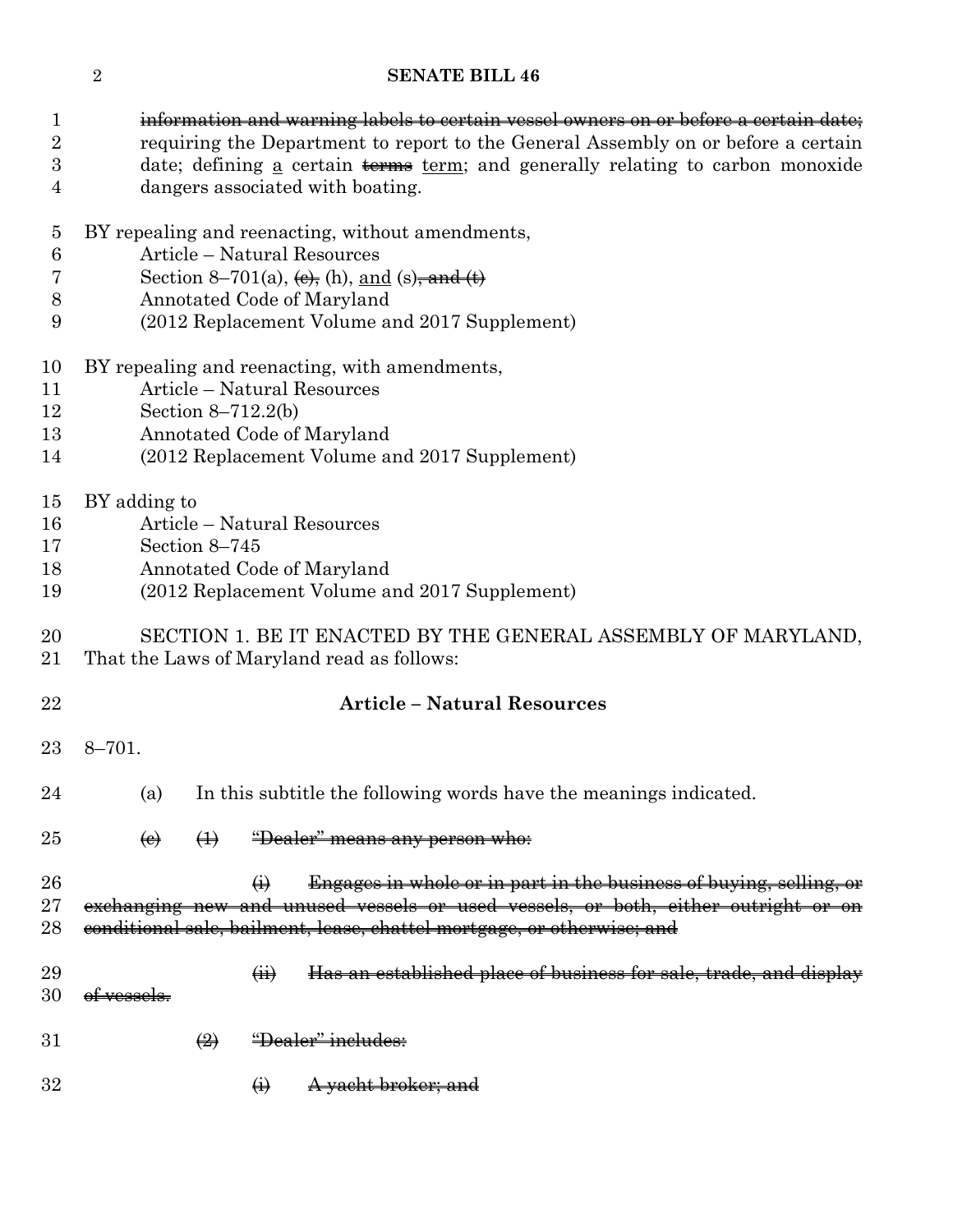# **SENATE BILL 46** 3

| 1              | A holder of a lien created under Title 16, Subtitle 2 of the<br>$\left( \frac{1}{2} \right)$   |
|----------------|------------------------------------------------------------------------------------------------|
| $\overline{2}$ | Commercial Law Article who sells the vessel pursuant to that title, including an auctioneer    |
| 3              | and a company commonly known as a lien and recovery company.                                   |
|                |                                                                                                |
| 4              | "Motorboat" means any vessel equipped with propelling machinery, whether<br>(h)                |
| 5              | or not the machinery is the principal source of propulsion.                                    |
|                |                                                                                                |
|                |                                                                                                |
| 6              | "Vessel" means every description of watercraft, including an ice boat<br>(1)<br>(s)            |
| 7              | but not including a seaplane, that is used or capable of being used as a means of              |
| 8              | transportation on water or ice.                                                                |
|                |                                                                                                |
| 9              | (2)<br>"Vessel" includes the motor, spars, sails, and accessories of a vessel.                 |
|                |                                                                                                |
| 10             | "Waters of the State" means any water within the jurisdiction of the State, the<br>$\bigoplus$ |
| 11             | marginal sea adjacent to the State, and the high seas when navigated as part of a ride or      |
|                |                                                                                                |
| 12             | journey to or from the shore of the State.                                                     |
|                |                                                                                                |
| 13             | $8 - 712.2.$                                                                                   |
|                |                                                                                                |
| 14             | (b)<br>The Department shall:<br>(1)                                                            |
|                |                                                                                                |
| 15             | [Adopt] SUBJECT TO PARAGRAPH (4) OF THIS SUBSECTION,<br>(i)                                    |
|                |                                                                                                |
| 16             | ADOPT regulations that establish criteria for a course of instruction in boating safety        |
| 17             | education;                                                                                     |
|                |                                                                                                |
| 18             | Administer a verbal test when appropriate;<br>(ii)                                             |
|                |                                                                                                |
|                |                                                                                                |
| 19             | Coordinate a statewide program of boating safety instruction and<br>(iii)                      |
|                |                                                                                                |
| 20             | certification and ensure that a course of boating safety education is available within each    |
| 21             | county; and                                                                                    |
|                |                                                                                                |
| 22             | Ensure that a course of boating safety education is available at<br>(iv)                       |
| 23             | the earliest practicable age for children in boating communities.                              |
|                |                                                                                                |
| $\bf{24}$      | Any course of boating safety education that is offered through a public<br>(2)                 |
|                |                                                                                                |
| 25             | school is not required to be more than 6 classes, or exceed a total of 8 hours.                |
|                |                                                                                                |
| 26             | The following persons may offer the course of instruction in boating<br>(3)                    |
| 27             | safety education if approved by the Department:                                                |
|                |                                                                                                |
| 28             | The Department;<br>(i)                                                                         |
|                |                                                                                                |
| 29             | The U.S. Coast Guard Auxiliary;<br>(ii)                                                        |
|                |                                                                                                |
| 30             |                                                                                                |
|                | The U.S. Power Squadron;<br>(iii)                                                              |
| 31             | A political subdivision;<br>(iv)                                                               |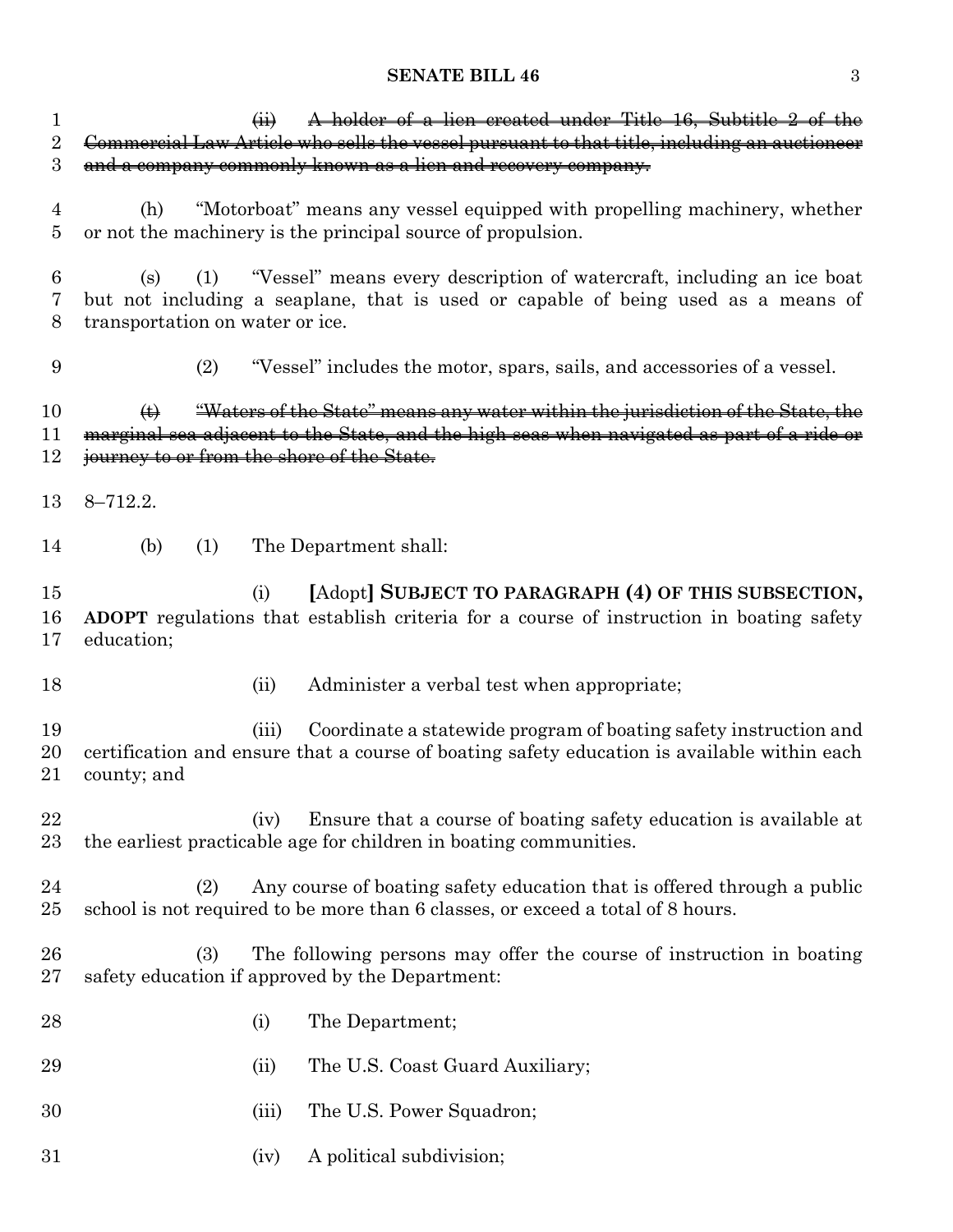|                | <b>SENATE BILL 46</b><br>$\overline{4}$ |                                                           |                                                                                                                          |  |
|----------------|-----------------------------------------|-----------------------------------------------------------|--------------------------------------------------------------------------------------------------------------------------|--|
|                |                                         |                                                           |                                                                                                                          |  |
| $\mathbf 1$    |                                         | (v)                                                       | A municipal corporation;                                                                                                 |  |
| $\overline{2}$ |                                         | (vi)                                                      | An agency;                                                                                                               |  |
| 3              |                                         | (vii)                                                     | A public or nonpublic school;                                                                                            |  |
| 4              |                                         | (viii)                                                    | A group;                                                                                                                 |  |
| 5              |                                         | (ix)                                                      | A firm;                                                                                                                  |  |
| 6              |                                         | (x)                                                       | An association; or                                                                                                       |  |
| 7              |                                         | (xi)                                                      | Any other person.                                                                                                        |  |
| 8<br>9         | (4)                                     | <b>THE</b>                                                | DEPARTMENT SHALL REQUIRE THAT A COURSE<br>OF<br>INSTRUCTION IN BOATING SAFETY EDUCATION INCLUDE INFORMATION ON:          |  |
| 10<br>11       |                                         | (I)                                                       | THE DANGER OF BEING OVERCOME BY CARBON MONOXIDE<br>POISONING WHILE ON OR BEHIND A MOTORBOAT; AND                         |  |
| 12<br>13<br>14 | $8-745$ (A) OF THIS SUBTITLE; AND       | (II)                                                      | THE DANGER OF BEING OVERCOME BY CARBON MONOXIDE<br>POISONING IN AN ENCLOSED OCCUPANCY COMPARTMENT, AS DEFINED IN §       |  |
| 15<br>16       | POISONING WHILE BOATING; AND            | $\left( \mathrm{H} \right)$ $\left( \mathrm{III} \right)$ | <b>STRATEGIES</b><br><b>PREVENT</b><br><b>TO</b><br><b>CARBON</b><br><b>MONOXIDE</b>                                     |  |
| 17<br>18       |                                         | (IV)                                                      | THE TYPES OF EQUIPMENT THAT EMIT CARBON <del>DIOXIDE</del><br>MONOXIDE, SUCH AS ENGINES, GENERATORS, AND GAS STOVES.     |  |
| 19             | $8 - 745.$                              |                                                           |                                                                                                                          |  |
| 20<br>21       | $\leftrightarrow$<br>(A)<br>INDICATED.  |                                                           | IN THIS SECTION <del>THE FOLLOWING WORDS HAVE THE MEANINGS</del>                                                         |  |
| 22<br>23<br>24 | BEEN PRODUCED OR APPROVED BY:           |                                                           | "CARBON MONOXIDE WARNING LABEL" MEANS A LABEL THAT<br>CONTAINS INFORMATION ABOUT THE DANGERS OF CARBON MONOXIDE THAT HAS |  |
| 25             |                                         | $\bigoplus$                                               | THE AMERICAN BOAT AND YACHT COUNCIL;                                                                                     |  |
| 26<br>27       | $\Theta$ <b>R</b>                       | $\left( \mathrm{H} \right)$                               | <b>THE NATIONAL MARINE MANUFACTURERS ASSOCIATION:</b>                                                                    |  |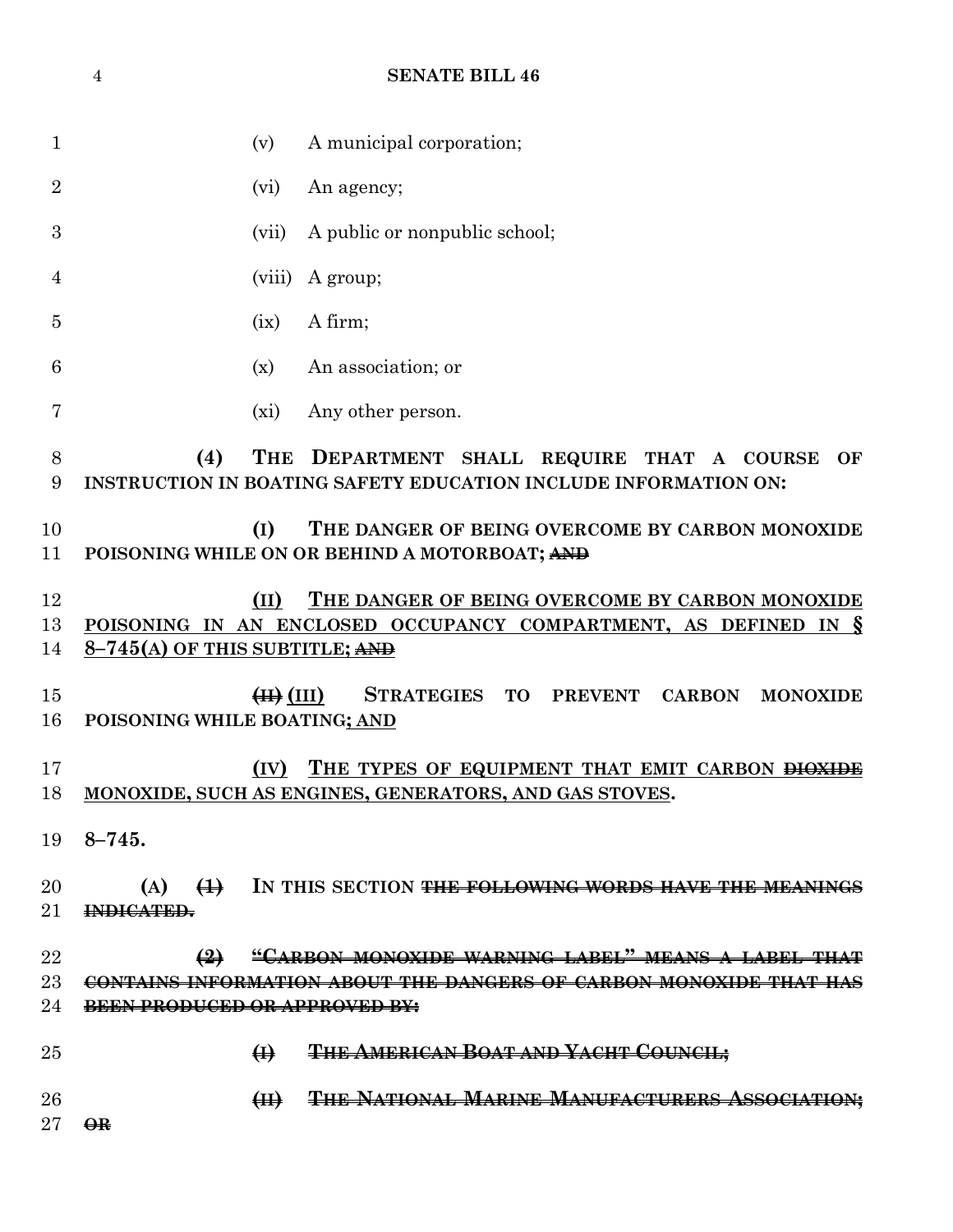# **SENATE BILL 46** 5

| 1              | <b>THE DEPARTMENT.</b><br>$\left(\frac{1}{2} + \frac{1}{2} + \frac{1}{2} + \frac{1}{2} + \frac{1}{2} + \frac{1}{2} + \frac{1}{2} + \frac{1}{2} + \frac{1}{2} + \frac{1}{2} + \frac{1}{2} + \frac{1}{2} + \frac{1}{2} + \frac{1}{2} + \frac{1}{2} + \frac{1}{2} + \frac{1}{2} + \frac{1}{2} + \frac{1}{2} + \frac{1}{2} + \frac{1}{2} + \frac{1}{2} + \frac{1}{2} + \frac{1}{2} + \frac{1}{2} + \frac{1}{2} + \frac{1}{2} + \frac$ |
|----------------|-----------------------------------------------------------------------------------------------------------------------------------------------------------------------------------------------------------------------------------------------------------------------------------------------------------------------------------------------------------------------------------------------------------------------------------|
| $\overline{2}$ | "ENCLOSED ACCOMMODATION COMPARTMENT" MEANS<br>$\bigoplus$                                                                                                                                                                                                                                                                                                                                                                         |
| 3              | CONTIGUOUS ENCLOSED SPACE, SURROUNDED BY BOAT STRUCTURE, THAT                                                                                                                                                                                                                                                                                                                                                                     |
|                | CONTAINS:                                                                                                                                                                                                                                                                                                                                                                                                                         |
| 5              | $\bigoplus$<br>DESIGNATED SLEEPING ACCOMMODATIONS;                                                                                                                                                                                                                                                                                                                                                                                |
| 6              | <del>A GALLEY AREA WITH SINK; AND</del><br>H                                                                                                                                                                                                                                                                                                                                                                                      |
| 7              | <b>HEAD COMPARTMENT.</b>                                                                                                                                                                                                                                                                                                                                                                                                          |
| 8              | (4) (i), "ENCLOSED ENCLOSED OCCUPANCY COMPARTMENT" MEANS                                                                                                                                                                                                                                                                                                                                                                          |
| 9              | A CONTIGUOUS ENCLOSED SPACE, SURROUNDED BY BOAT STRUCTURE, THAT MAY                                                                                                                                                                                                                                                                                                                                                               |
| 10             | BE OCCUPIED BY AN INDIVIDUAL.                                                                                                                                                                                                                                                                                                                                                                                                     |
| 11             | "ENCLOSED OCCUPANCY COMPARTMENT" INCLUDES AN<br>H                                                                                                                                                                                                                                                                                                                                                                                 |
| 12             | <b>ENCLOSED ACCOMMODATION COMPARTMENT.</b>                                                                                                                                                                                                                                                                                                                                                                                        |
| 13             | "MARINE CARBON MONOXIDE DETECTION SYSTEM" MEANS A<br>$\bigoplus$                                                                                                                                                                                                                                                                                                                                                                  |
| 14             | DEVICE OR SYSTEM THAT MEETS THE REQUIREMENTS OF THE AMERICAN BOAT AND                                                                                                                                                                                                                                                                                                                                                             |
| 15             | YACHT COUNCIL STANDARD A-24, JULY, 2015, FOR CARBON MONOXIDE                                                                                                                                                                                                                                                                                                                                                                      |
| 16             | DETECTION SYSTEMS.                                                                                                                                                                                                                                                                                                                                                                                                                |
| 17             | A PERSON MAY NOT OPERATE ON THE WATERS OF THE STATE ANY<br>$\bigoplus$<br>$\bigoplus$                                                                                                                                                                                                                                                                                                                                             |
| 18             | MOTORROAT WITH AN ENCLOSED ACCOMMODATION COMPARTMENT INLESS THE                                                                                                                                                                                                                                                                                                                                                                   |
| 19             | MOTORBOAT IS EQUIPPED WITH A FUNCTIONING MARINE CARBON MONOXI                                                                                                                                                                                                                                                                                                                                                                     |
| 20             | DETECTION SYSTEM INSTALLED ACCORDING TO THE MANUFACTURER'S                                                                                                                                                                                                                                                                                                                                                                        |
| 21             | INSTRUCTIONS.                                                                                                                                                                                                                                                                                                                                                                                                                     |
| 22             | $\bigoplus$<br><del>A PERSON MAY NOT SELL OR OFFER FOR SALE WITHIN THE STATE</del>                                                                                                                                                                                                                                                                                                                                                |
| 23             | ANY NEW MOTORROAT WITH AN ENCLOSED ACCOMMODATION COMPARTMENT                                                                                                                                                                                                                                                                                                                                                                      |
| 24             | UNLESS THE MOTORBOAT IS EQUIPPED WITH A FUNCTIONING MARINE CARBON                                                                                                                                                                                                                                                                                                                                                                 |
| 25             | DETECTION SYSTEM INSTALLED ACCORDING TO THE MANITEA                                                                                                                                                                                                                                                                                                                                                                               |
| 26             | INSTRUCTIONS.                                                                                                                                                                                                                                                                                                                                                                                                                     |
| 27             | <u>PERSON MAY NOT OPERATE ON THE WATERS OF THE STATE</u><br>$\Theta$<br>$\leftrightarrow$                                                                                                                                                                                                                                                                                                                                         |
| 28             | <u>GASOLINE. POWERED MOTORROAT WITH AN ENCLOSED OCCUPANCY COMPARTMENT</u>                                                                                                                                                                                                                                                                                                                                                         |
| 29             | <u>TNI ESS CARBON MONOXIDE WARNING LABELS HAVE BEEN AFFIXED:</u>                                                                                                                                                                                                                                                                                                                                                                  |
| 30             | $\bigoplus$<br><b>NEAR THE AFT REBOARDING OR STERN AREA;</b>                                                                                                                                                                                                                                                                                                                                                                      |
| 31             | <b>NEAR THE STEERING STATION; AND</b><br>$H\leftrightarrow$                                                                                                                                                                                                                                                                                                                                                                       |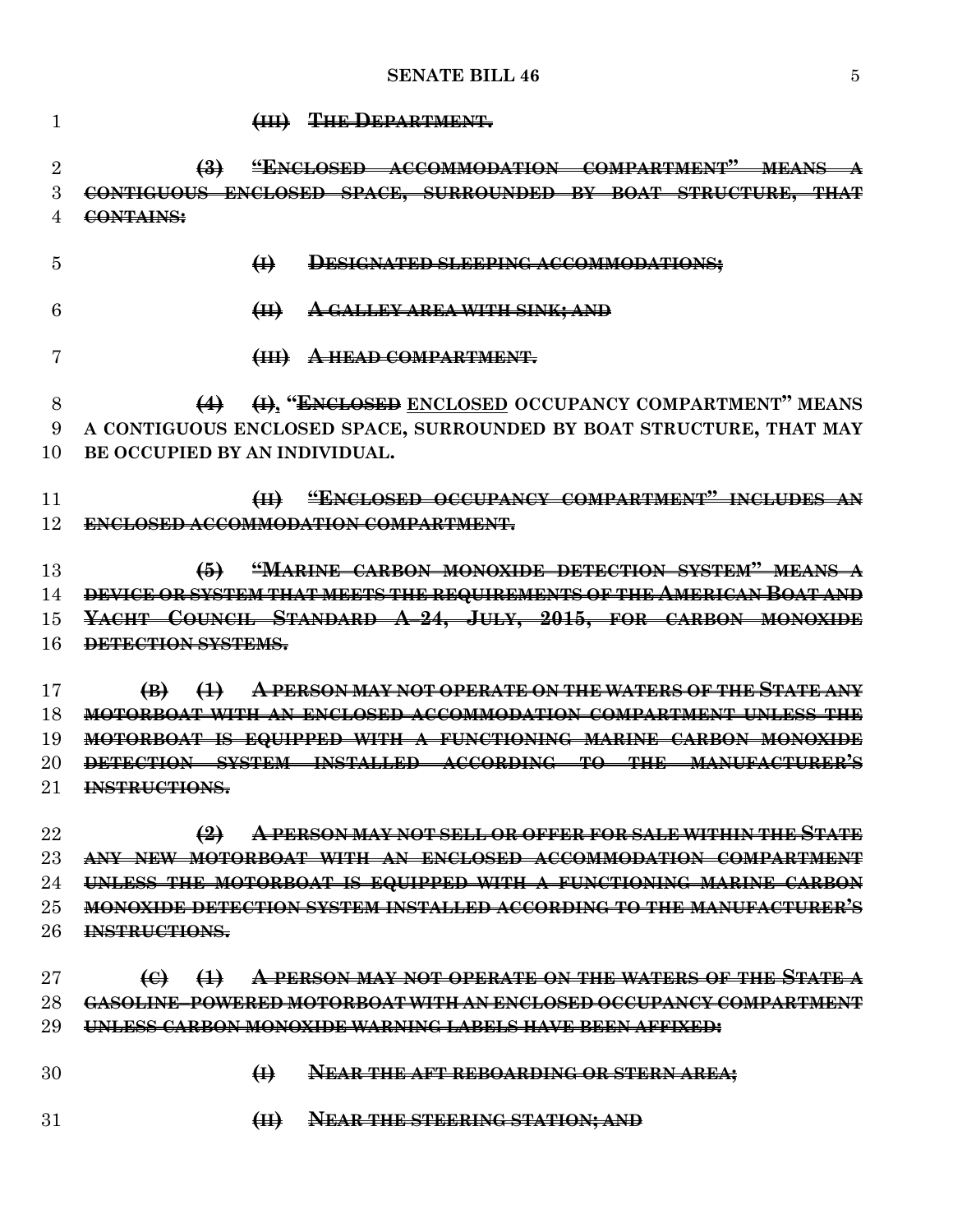|                     | 6<br><b>SENATE BILL 46</b>                                                                                                                                                                                                      |
|---------------------|---------------------------------------------------------------------------------------------------------------------------------------------------------------------------------------------------------------------------------|
| 1<br>$\overline{2}$ | H<br>AT OR IN THE ENTRANCE TO ANY ENCLOSED OCCUPANCY<br>COMPARTMENT.                                                                                                                                                            |
| 3<br>4<br>5         | $\bigoplus$<br><b>BEFORE A DEALER SELLS A GASOLINE-POWERED MOTORBOAT</b><br>WITH AN ENCLOSED OCCUPANCY COMPARTMENT WITHIN THE STATE, THE DEALER<br><u>SHALL ENSURE THAT CARRON MONOXIDE WARNING LABELS HAVE BEEN AFFIXED TO</u> |
| 6                   | THE MOTORBOAT IN ACCORDANCE WITH THIS SUBSECTION.                                                                                                                                                                               |
| 7<br>8              | $\bigoplus$<br>PERSON WHO VIOLATES A PROVISION OF THIS SECTION IS SUBJECT<br><del>TO:</del>                                                                                                                                     |
| 9                   | $\bigoplus$<br>FOR A FIRST VIOLATION, ONLY A WARNING; AND                                                                                                                                                                       |
| 10<br>11            | FOR A SECOND OR SUBSEQUENT VIOLATION, A CIVIL PENALTY<br>$\left( 2\right)$<br>NOT EXCEEDING \$1,000.                                                                                                                            |
| 12                  | THE DEPARTMENT SHALL:<br>$\left(\mathbf{E}\right)$ (B)<br>(1)                                                                                                                                                                   |
| 13<br>14            | (I)<br>DEVELOP AN INFORMATIONAL BROCHURE<br>ON<br><b>THE</b><br>DANGERS OF CARBON:                                                                                                                                              |
| 15<br>16            | CARBON MONOXIDE POISONING WHILE BOATING;<br>1.<br><b>AND</b>                                                                                                                                                                    |
| 17<br>18            | BEING OVERCOME BY CARBON MONOXIDE POISONING<br>2.<br>IN AN ENCLOSED OCCUPANCY COMPARTMENT; AND                                                                                                                                  |
| 19<br>$20\,$        | (II) MAKE AVAILABLE TO THE PUBLIC AT THE DEPARTMENT'S<br>REGIONAL SERVICE CENTERS:                                                                                                                                              |
| 21<br>22            | <b>THE THE BROCHURE DESCRIBED IN ITEM (I) OF THIS</b><br>$\pm$<br>PARAGRAPH;                                                                                                                                                    |
| 23                  | $\frac{2}{2}$<br>CARBON MONOXIDE WARNING LABELS; AND                                                                                                                                                                            |
| 24<br>25            | $\frac{2}{2}$<br>INFORMATION ON THE REQUIREMENTS OF THIS<br>SECTION.                                                                                                                                                            |
| 26<br>$27\,$        | THE DEPARTMENT MAY ADOPT REGULATIONS TO CARRY OUT THE<br>(2)<br>PROVISIONS OF THIS SECTION.                                                                                                                                     |
| 28<br>$\Omega$      | SECTION 2. AND BE IT FURTHER ENACTED, That, on or before December 1,                                                                                                                                                            |

29 2018, the Department of Natural Resources shall mail carbon monoxide warning labels and 30 information on the requirements of this Act to each owner of a vessel over 16 feet in length